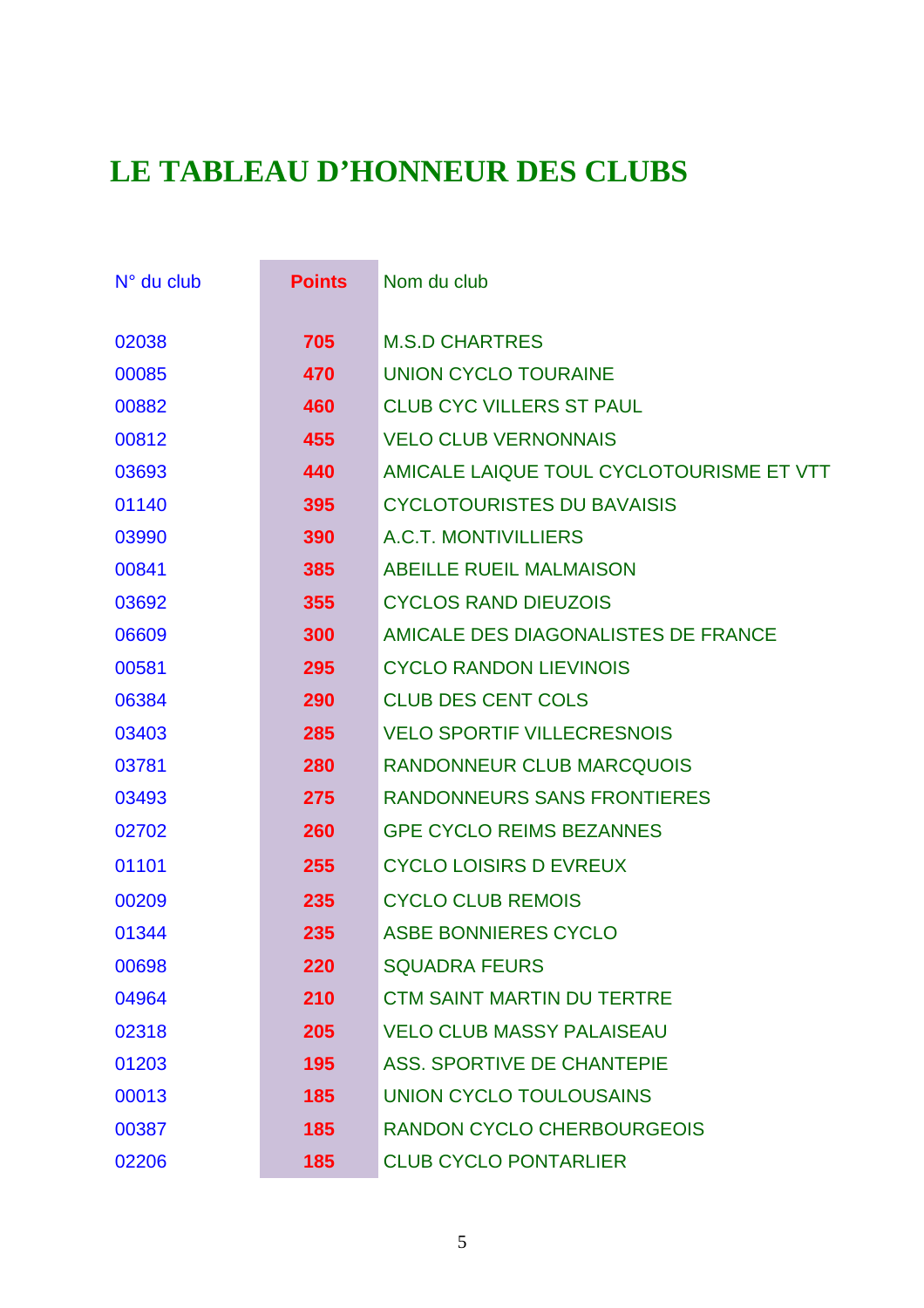| 00047 | 180 | <b>CYCLO CLUB DU VEXIN</b>             |
|-------|-----|----------------------------------------|
| 02956 | 175 | <b>CYCLO D AVAILLES</b>                |
| 03002 | 175 | <b>VELO CLUB CYCLO LORRIS</b>          |
| 00399 | 165 | <b>CT VIERZONNAIS</b>                  |
| 05626 | 165 | <b>TRIPLE PLATEAU GARDEEN</b>          |
| 07418 | 160 | <b>CYCLO RANDONNEE LAVAL NORD</b>      |
| 01465 | 155 | <b>RAND CYCLISTES DU LOIR</b>          |
| 00025 | 150 | <b>CLUB DES AMIS CYCLOS</b>            |
| 01027 | 140 | A.C.S. PEUGEOT MULHOUSE                |
| 04205 | 140 | <b>CYCLO RANDON ARGENTANAIS</b>        |
| 06922 | 140 | <b>CONFRERIE BREVETS DE FRANCE</b>     |
| 03977 | 135 | <b>CYCLO CLUB GOURNAY S MARNE</b>      |
| 03568 | 130 | <b>CYCLO RANDONNEUR NOYONNAIS</b>      |
| 03655 | 130 | LE CHATEAU VERT CYCLO                  |
| 00708 | 125 | <b>CLUB DES RANDONNEURS HAVRAIS</b>    |
| 02239 | 125 | ETOILE SP. LA VILLE AUX DAMES          |
| 00830 | 120 | <b>VELO SANTE CAMBRAI</b>              |
| 01114 | 120 | <b>JONZAC CYCLO</b>                    |
| 02711 | 120 | <b>CYCLOS RAND. MARPENTOIS</b>         |
| 03221 | 120 | <b>VELO DETENTE LOISIRS</b>            |
| 04004 | 120 | <b>AMICA RANDON CYCL AMBOISE</b>       |
| 04069 | 115 | <b>CYCLOS RANDONNEURS CREPY 02</b>     |
| 05010 | 110 | <b>RACING CLUB CAUDEBECAIS</b>         |
| 00116 | 105 | <b>UNION DES AUDAX FRANCAIS</b>        |
| 02371 | 105 | <b>AMIC RAND LAPALISSE</b>             |
| 04277 | 105 | <b>INTREPIDE PUISAYE BLENEAU CYCLO</b> |
| 04670 | 105 | C.S.P. CHARMOY                         |
| 00098 | 100 | <b>UNION CYCLO BERGERACOISE</b>        |
| 00128 | 100 | <b>AUDAX CLUB PARISIEN</b>             |
| 02496 | 100 | <b>RANDONNEURS ESTAIROIS</b>           |
| 02689 | 100 | <b>REIMS AVIATION CYCLOTOURISME</b>    |
| 02730 | 100 | ASS CYCLO DE STE ADRESSE               |
| 05468 | 100 | <b>ENTENTE BAYERS CYCLO</b>            |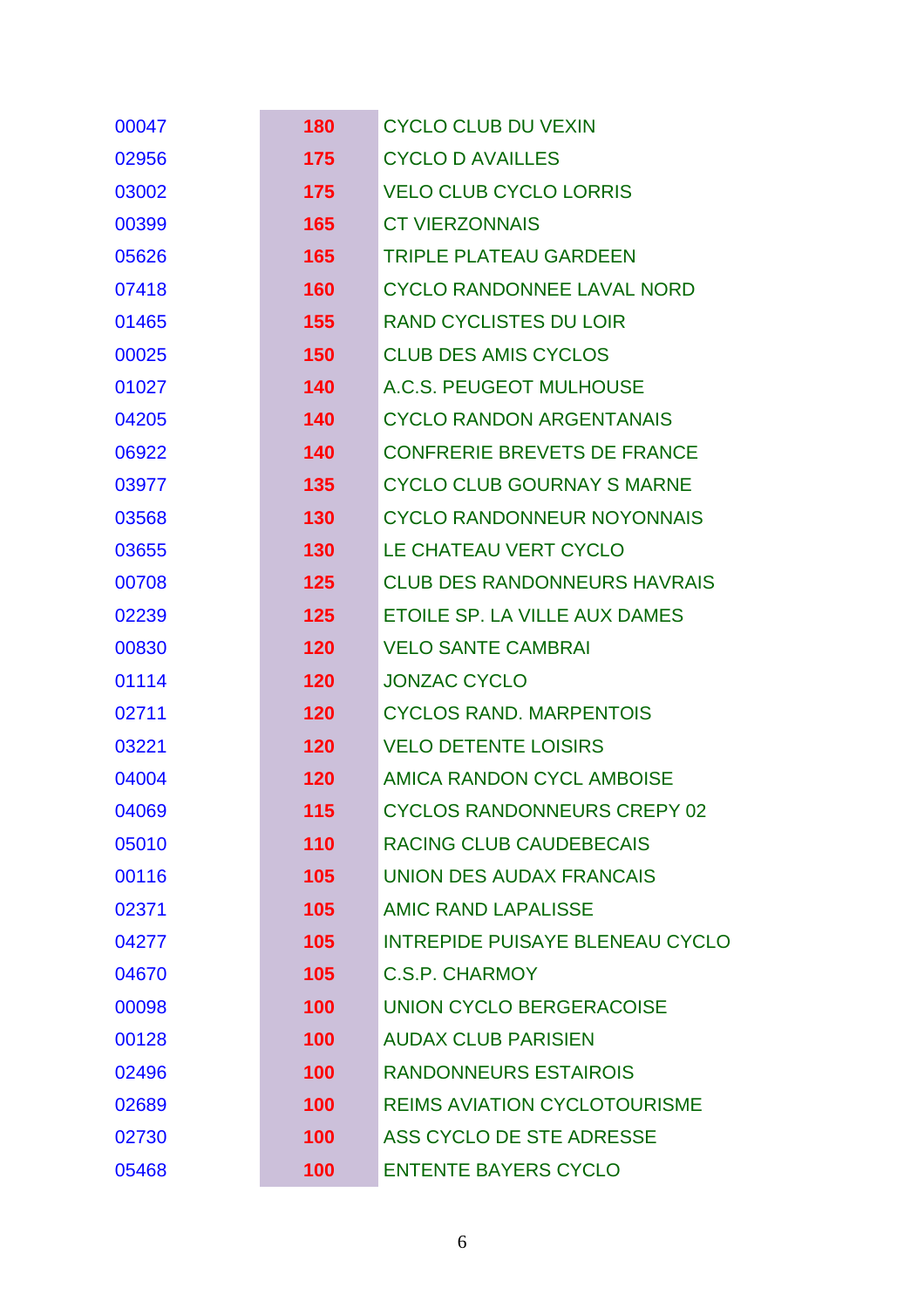| 05912 | 100 | <b>VELO LOISIR CANTELEU</b>           |
|-------|-----|---------------------------------------|
| 06860 | 100 | RANDONNEURS AUTONOMES AQUITAINS       |
| 01111 | 95  | <b>VELO CLUB DE ROUBAIX CYCLOTOUR</b> |
| 01636 | 95  | ASS SP ET CULT DE L AIR               |
| 02272 | 95  | <b>BONDOUFLE AMICAL CLUB</b>          |
| 00290 | 90  | <b>U.C. NANTES ATLANTIQUE</b>         |
| 01325 | 90  | UC LITTORAL NORD-DUNKERQUE            |
| 01720 | 90  | <b>ACTF GUEBWILLER</b>                |
| 03278 | 90  | ASSOC SP LUYNOISE SECT CYC            |
| 03362 | 90  | <b>CLUB CYCLO COURCOURONNES</b>       |
| 04800 | 90  | <b>AMICALE CYCLO PAVILLAISE</b>       |
| 06097 | 90  | AMICALE LARZAC AVENTURES              |
| 00599 | 80  | LE NORD TOURISTE SEC CYCLO            |
| 02452 | 80  | AVENIR SPORT CULT CHEVIGNY            |
| 07795 | 80  | <b>ALBI CYCLOTOURISME</b>             |
| 00868 | 75  | <b>VELO CLUB D'ANNECY</b>             |
| 02256 | 75  | <b>CYCLOS RAND BAULOIS</b>            |
| 02671 | 75  | <b>CLUB OLYMPIQUE PERIGUEUX OUEST</b> |
| 04446 | 75  | A.C. GRASSE                           |
| 05416 | 75  | <b>ASPTT ROUEN</b>                    |
| 02351 | 70  | <b>CHAURAY C. RAND. PEDESTRES</b>     |
| 02811 | 70  | <b>BAZ CARVIN</b>                     |
| 04026 | 70  | <b>CONCORDE CYCLO TOUTLEMONDE</b>     |
| 04045 | 70  | <b>CCTSB ST BONNET LE CHATEAU</b>     |
| 04196 | 70  | <b>RANDON CYCLOS ANJOU</b>            |
| 01236 | 65  | <b>CYCLOS VALLEE THONES</b>           |
| 02110 | 65  | TOURISME VELOCIPEDIE UCKANGE          |
| 02316 | 65  | <b>UNION CYCLO DOMONTOISE</b>         |
| 04634 | 65  | <b>AMI CYCLO MIZERIEUX</b>            |
| 00689 | 60  | <b>CYCLOTOURISTES DEMI SIECLE</b>     |
| 00844 | 60  | RANDONNEURS DE STRASBOURG             |
| 01494 | 60  | <b>VIE SPORTIVE OZOPHORICIENNE</b>    |
| 03727 | 60  | <b>CYCLOTOURISTES LUDOIS</b>          |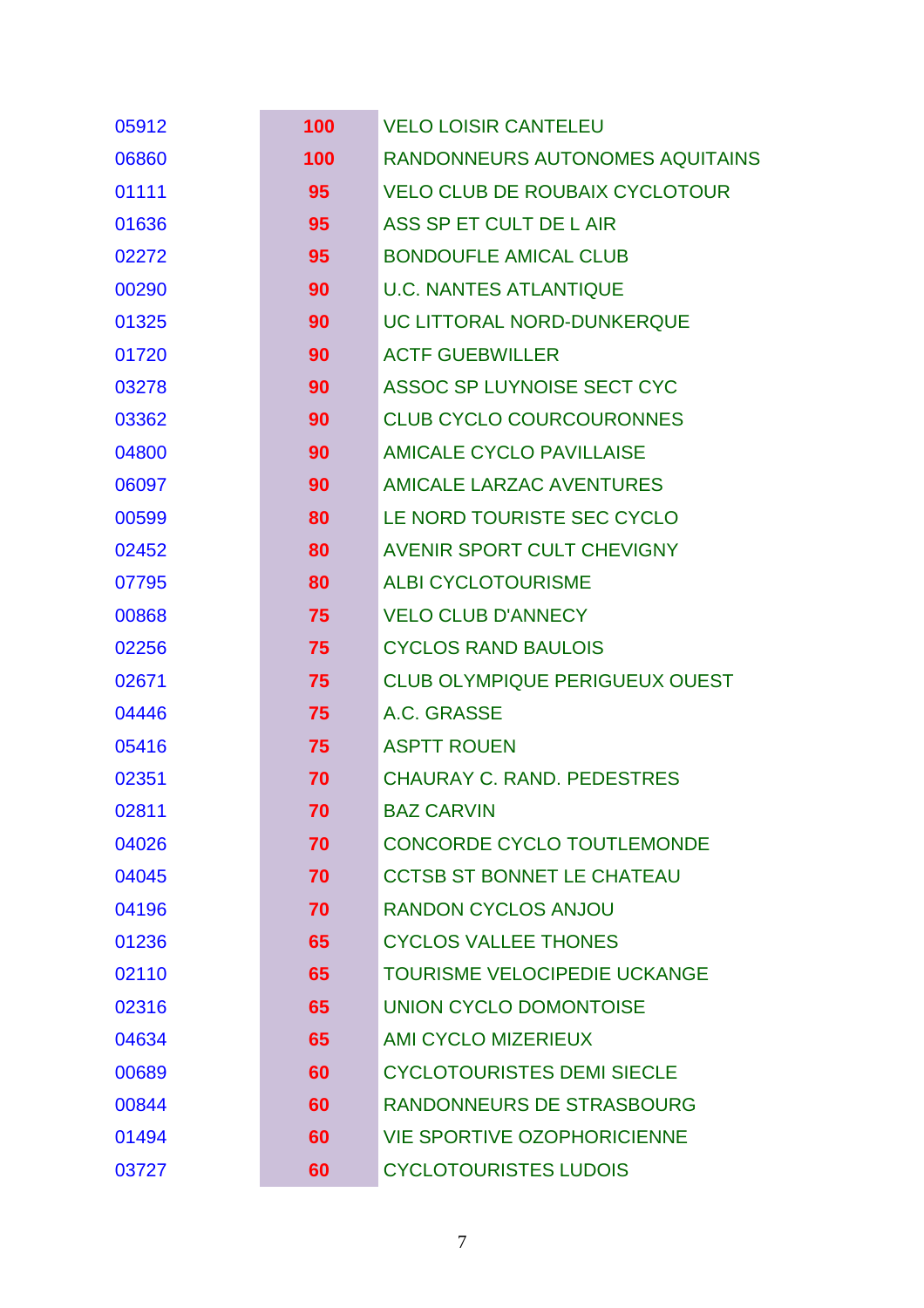| 03761 | 60 | <b>BETHISY ST PIERRE ACB</b>            |
|-------|----|-----------------------------------------|
| 04455 | 60 | <b>CYCLO CLUB ST VAAST LES MELLO</b>    |
| 05941 | 60 | <b>ROYAN OCEAN CLUB CYCLO</b>           |
| 00029 | 55 | LE CYCLOTOURISTE                        |
| 00044 | 55 | <b>US METRO TRANSP PARISIENS</b>        |
| 00101 | 55 | <b>URFA LILLE</b>                       |
| 00860 | 55 | <b>CLUB CYCLO LA CONCORDE MULHOUSE</b>  |
| 01136 | 55 | <b>AMICALE CYCLO PONTIVYENNE</b>        |
| 01189 | 55 | <b>ENTENTE SPORT SEGREENNE</b>          |
| 04465 | 55 | <b>CYCLO CLUB GUENANGE</b>              |
| 00031 | 50 | <b>CYCLOTOURISTES BERRUYERS</b>         |
| 00743 | 50 | <b>VELO CLUB ST QUENTINOIS CYCLO</b>    |
| 00750 | 50 | C OLYMPIQUE CHAMALIEROIS                |
| 01824 | 50 | <b>CERCLE GASTON COUTE</b>              |
| 02940 | 50 | <b>SAINT PHILBERT ATHLETIC CLUB</b>     |
| 03449 | 50 | AMICALE CYCLO LA FERRIERE               |
| 04451 | 50 | CC MONTEBOURG - ST GERMAIN DE TOURNEBUT |
| 04613 | 50 | LEVALLOIS SPORTING CLUB                 |
| 04743 | 50 | <b>C. RAND. BONNEUIL MATOURS</b>        |
| 05939 | 50 | <b>CLUB VELOCIO DU PILAT</b>            |
| 07256 | 50 | <b>ELAN DE CHEVILLY LARUE</b>           |
| 07429 | 50 | <b>ES NOUZILLY VELO SPORT</b>           |
| 00327 | 45 | <b>VELO CLUB DE FIRMINY</b>             |
| 01738 | 45 | <b>MEAUX CYCLOTOURISTE</b>              |
| 01838 | 45 | <b>C.S.A. RUELLE</b>                    |
| 03024 | 45 | <b>ASPTT DIEPPE CYCLO</b>               |
| 03446 | 45 | <b>GROUPE CYCLOTOURISTE LORRAIN</b>     |
| 03738 | 45 | <b>ASPTT AGEN</b>                       |
| 07145 | 45 | <b>CYCLO CLUB SAINT MAGNAIS</b>         |
| 00023 | 40 | <b>CYCLOTOURISTES AUXERROIS</b>         |
| 00694 | 40 | <b>CHANTALISTES SPORT-CULTURE</b>       |
| 01622 | 40 | <b>CA ORSAY</b>                         |
| 03386 | 40 | OCC CYCLO CHAILLE LES MARAIS            |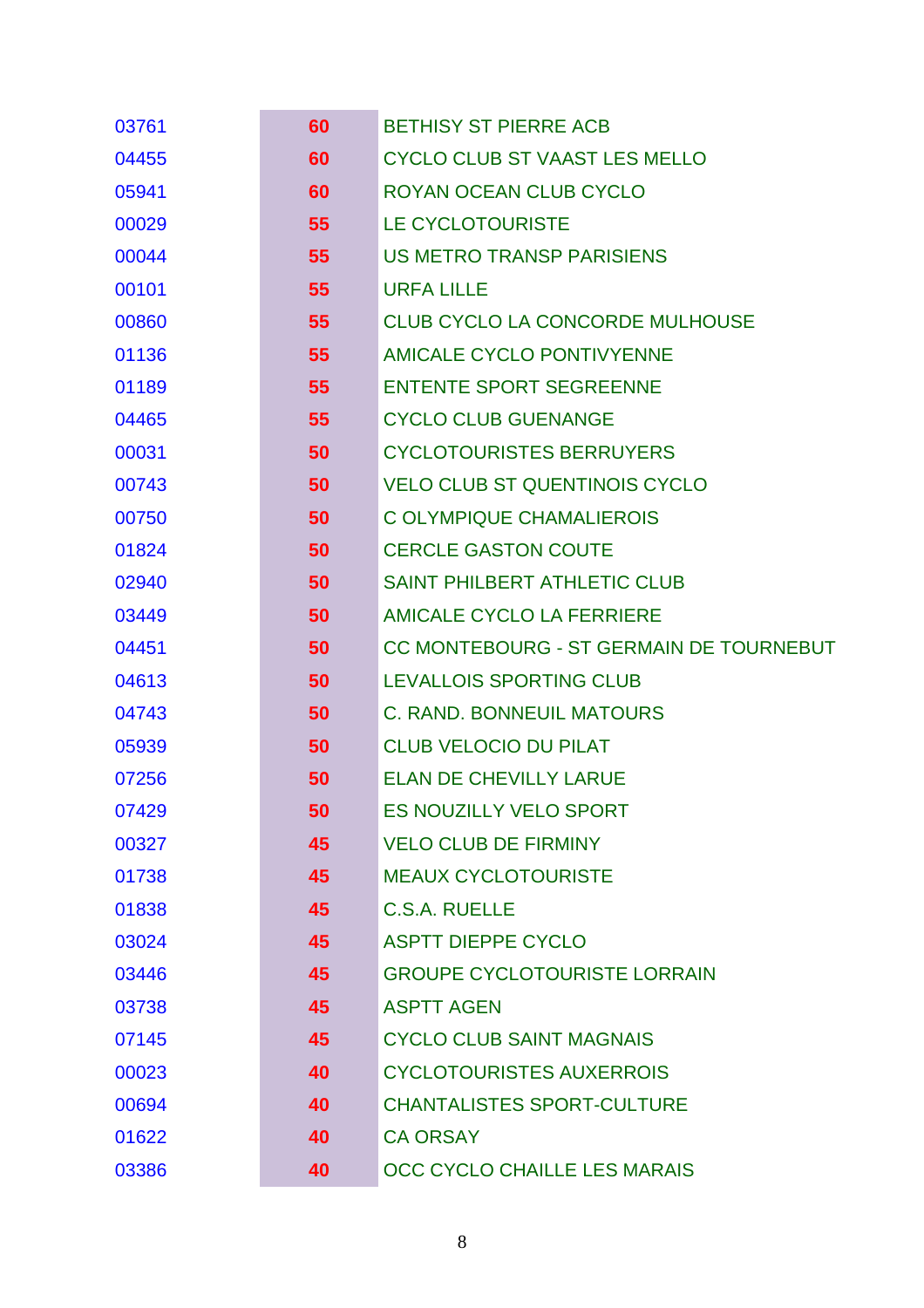| 04667 | 40 | RANDONNEURS VILLENEUVOIS                      |
|-------|----|-----------------------------------------------|
| 06570 | 40 | <b>BV2R CYCLOS</b>                            |
| 06811 | 40 | <b>ENTENTE CYCLOS DU GUINDY</b>               |
| 00904 | 35 | AMICALE CYCLO GUINGAMPAISE                    |
| 01268 | 35 | ASS SPORT.G.ELEC.LILLE                        |
| 01371 | 35 | E D SPORTS MONTLUCONNAIS                      |
| 02761 | 35 | <b>ESPERANCE CHARTRES BRET CYCLO</b>          |
| 03127 | 35 | <b>ASPTT VALENCE CYCLO</b>                    |
| 03758 | 35 | <b>CYCLOS RANDONNEURS CHINONAIS</b>           |
| 03958 | 35 | AMICALE CYCLO-LE MEE SPORTS                   |
| 06120 | 35 | <b>CYCLO RAIDS GUYANCOURT</b>                 |
| 00001 | 30 | <b>G.T. ROUENNAIS</b>                         |
| 00033 | 30 | <b>AUDAX LAVALLOIS</b>                        |
| 00806 | 30 | <b>ACA CYCLOTOURISME PAMIERS</b>              |
| 00930 | 30 | <b>BRIE GATINAIS CYCLOTOURISTE</b>            |
| 01221 | 30 | <b>CERCLE JULES FERRY CYCLO</b>               |
| 01348 | 30 | A.S.E.S. SECTION CYCLOTOURISME                |
| 02685 | 30 | RAND DE LA VALLEE DU CLAIN                    |
| 03469 | 30 | <b>VELOXYGENE SECTION CYCLO ET VTT</b>        |
| 03793 | 30 | AMICALE CYCLISTE D OSTWALD                    |
| 03912 | 30 | <b>CYCLORRYGEOIS</b>                          |
| 03919 | 30 | <b>ASPTT ST QUENTIN SECT CYCLO</b>            |
| 04867 | 30 | <b>AC BEIGNON BASSET</b>                      |
| 05333 | 30 | <b>CYCLO NERBIS CHALOSSE</b>                  |
| 06348 | 30 | UNION CYCLOTOURISTE RENAUDINE                 |
| 00255 | 25 | <b>CYCLO LONGJUMELLOIS</b>                    |
| 00826 | 25 | <b>UNION CYCLO SAINT LOIS</b>                 |
| 00902 | 25 | <b>GROUPE CYCLO BRESTOIS</b>                  |
| 01488 | 25 | UNION RANDONNEURS ET CYCLOTOURISTES CREILLOIS |
| 02103 | 25 | <b>CLUB CYCLOTOURISTE DU TARDENOIS</b>        |
| 02116 | 25 | A.S.C.A.P. POISSY                             |
| 02423 | 25 | <b>ACSL CYCLO ROQUEFORT</b>                   |
| 03206 | 25 | <b>ASPTT LE HAVRE</b>                         |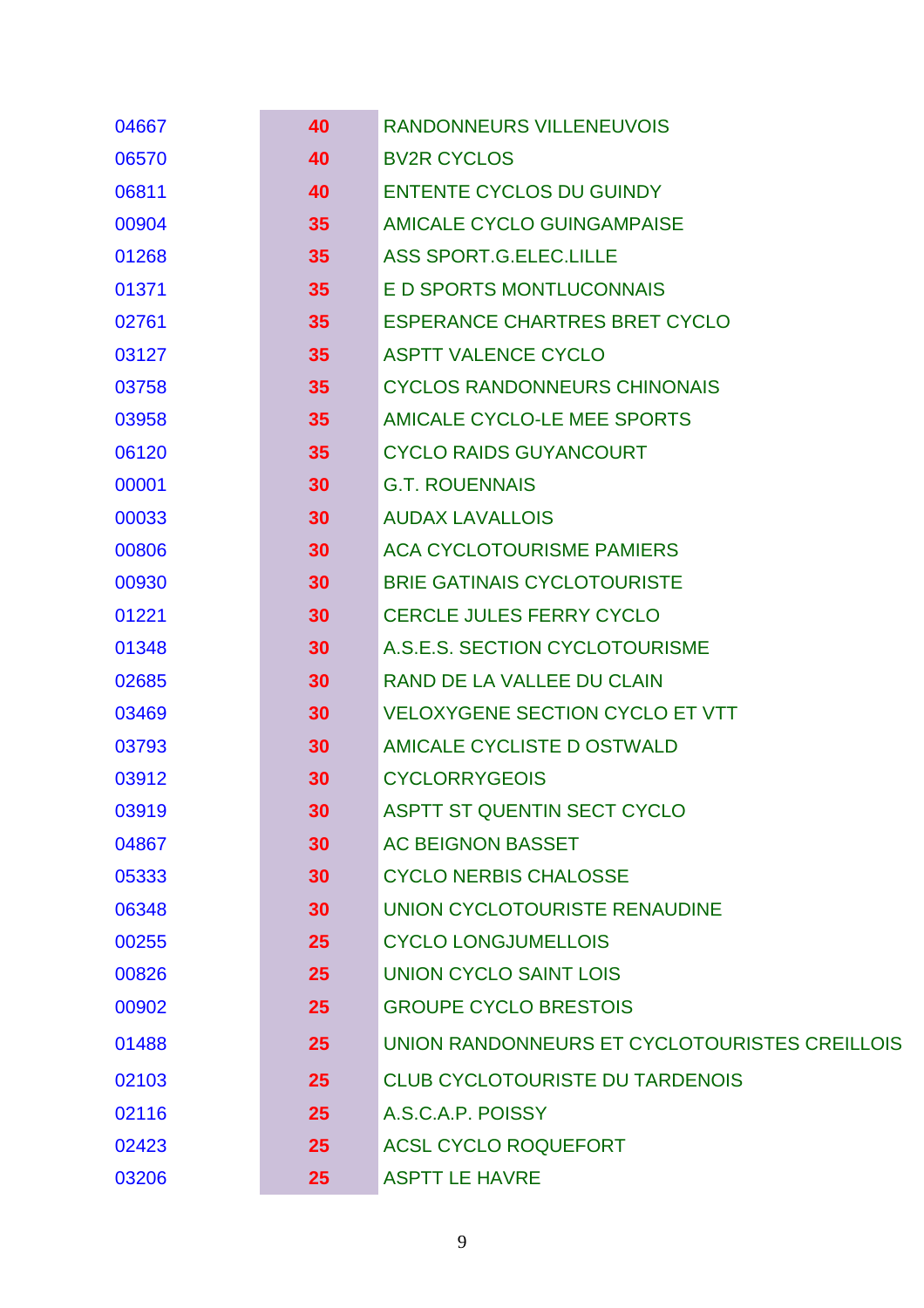| 03272 | 25 | <b>CYCLO CLUB CLUNYSOIS</b>               |
|-------|----|-------------------------------------------|
| 03972 | 25 | <b>CYCLO SPAY</b>                         |
| 04187 | 25 | AMIC. CYCLO RAND MONTLUCONNAIS            |
| 04764 | 25 | <b>UNION CYCLO GANNATOISE</b>             |
| 05442 | 25 | <b>AMICALE CYCLO MEREVILLE</b>            |
| 07732 | 25 | <b>ASSOCIATION DES JEUNES D'ETIGNY</b>    |
| 00020 | 20 | <b>ORLEANS CYCLOTOURISTE</b>              |
| 00458 | 20 | <b>ASEB CYCLOTOURISME</b>                 |
| 00805 | 20 | <b>V C B S CHILLY MAZARIN</b>             |
| 01554 | 20 | <b>CYCLO CLUB BEAUREPAIRE</b>             |
| 02100 | 20 | <b>ROMEGOUX CYCLO</b>                     |
| 02388 | 20 | <b>ENT SP ST PATHUS OISSERY</b>           |
| 02705 | 20 | <b>ASS CYCLO PLAISIROISE</b>              |
| 02836 | 20 | <b>AVENIR CYCLO ORMES</b>                 |
| 03532 | 20 | <b>VELO CLUB PAYS DE LA CHATAIGNERAIE</b> |
| 03801 | 20 | PLOEMEUR CYCLOTOURISME                    |
| 04034 | 20 | AS PTT NEUFCHATEL EN BRAY                 |
| 05275 | 20 | <b>RAND AMICALE ST MARTINOISE</b>         |
| 06275 | 20 | <b>CHARNAY CYCLO</b>                      |
| 06703 | 20 | UNION DES CYCLOTOURISTES REVELOIS         |
| 07039 | 20 | <b>CYCLO ET VTT DU CHATEAU D'EAU</b>      |
| 07152 | 20 | <b>VIERZON RANDO LOISIRS</b>              |
| 07659 | 20 | CYCLO RANDONNEURS DE LA POINTE DE COURPIN |
| 00212 | 15 | <b>CYCLOTOURISTES GRENOBLOIS</b>          |
| 00287 | 15 | <b>GROUPE CYCLO AGENAIS</b>               |
| 00719 | 15 | <b>CYCLO CLUB CAUSSADAIS</b>              |
| 00758 | 15 | <b>C.C. VERSAILLES PORCHEFONTAINE</b>     |
| 00771 | 15 | <b>CAHORS CYCLOTOURISME</b>               |
| 00824 | 15 | UNION SPORTIVE NOGENTAISE CYCLOTOURISME   |
| 00901 | 15 | <b>REVEIL CYCLO LIMOGES</b>               |
| 01050 | 15 | <b>CYCLOTOURISTES HAINAUT</b>             |
| 01198 | 15 | <b>C CYCLO LANESTER</b>                   |
| 03481 | 15 | <b>CYCLOTOURISTES D ANDAINE</b>           |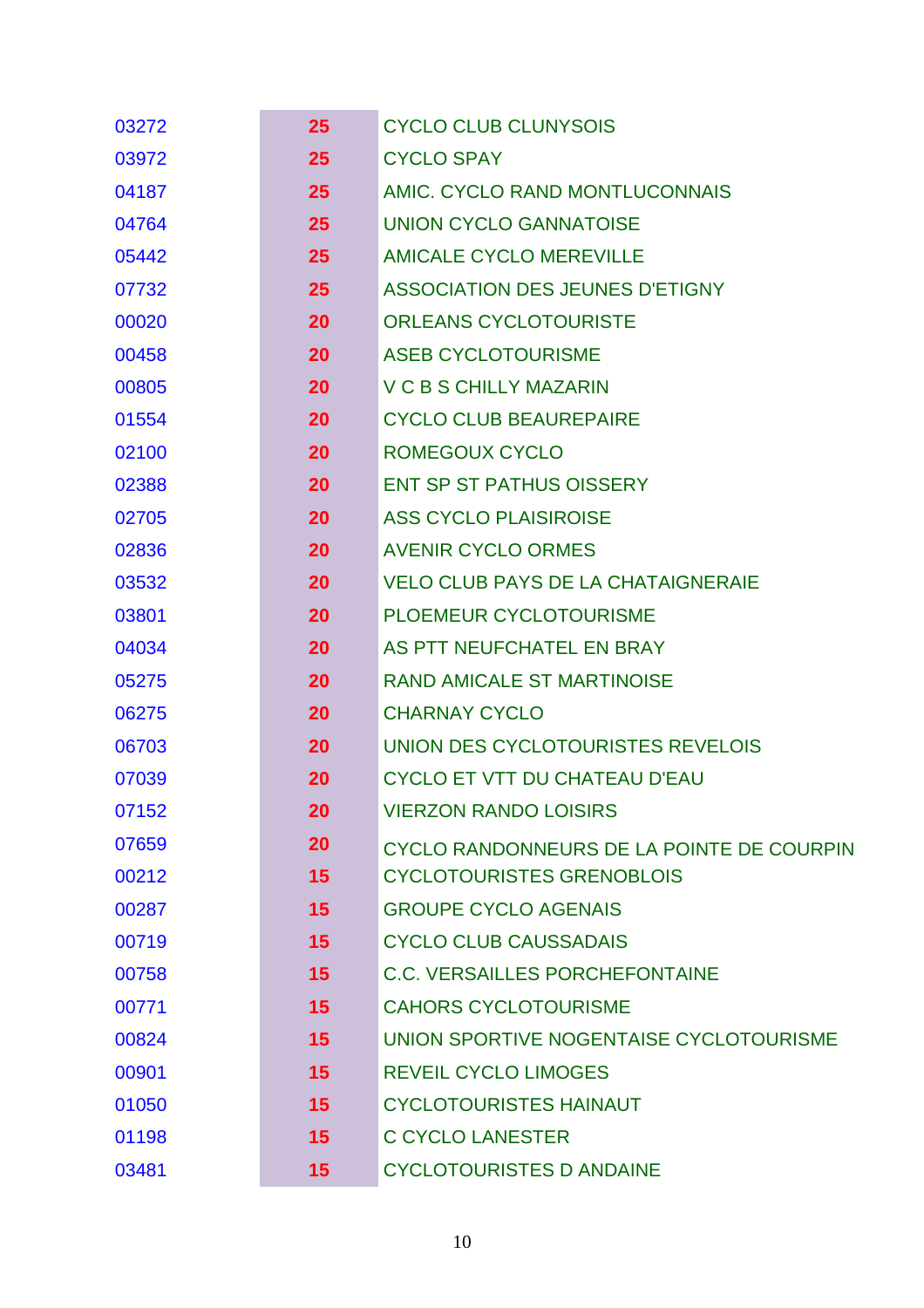| 03549 | 15              | <b>C.C. BOULOGNE BILLANCOURT</b>     |
|-------|-----------------|--------------------------------------|
| 03766 | 15              | ASS SP CHEMINOTS RENNAIS             |
| 04297 | 15              | <b>CYCLO CLUB WASSELONNE</b>         |
| 05138 | 15              | <b>CYCLOS RANDONNEURS MULHOUSIEN</b> |
| 05371 | 15              | A.S. CYCLO SMURFIT LEMBACEL          |
| 06054 | 15              | <b>AXA SPORTS ET LOISIRS</b>         |
| 06827 | 15              | <b>BRESSUIRE ACTIVITES CYCLISTE</b>  |
| 07016 | 15              | <b>CYCLO CLUB RACHOIS</b>            |
| 00073 | 10              | CYCLOS DU VELO MONTAGNARD AURILLAC   |
| 00123 | 10 <sup>°</sup> | AMICALE CYCLOTOURISTE BRIOCHINE      |
| 00278 | 10              | <b>CT CHAMBERIENS</b>                |
| 00992 | 10              | <b>ASPTT AMIENS CYCLOTOURISME</b>    |
| 01297 | 10              | <b>CYCLO CLUB METZ</b>               |
| 01461 | 10 <sup>°</sup> | <b>SOLOGNE CYCLOTOURISME</b>         |
| 01648 | 10              | UNION SPORTIVE THOMSON RADAR         |
| 01712 | 10              | <b>CYCLOS RANDON THONONAIS</b>       |
| 01835 | 10              | <b>RANDONNEURS PERONNAIS</b>         |
| 01936 | 10 <sup>°</sup> | <b>ASLC CYCLO</b>                    |
| 02027 | 10              | <b>U.C. DE COUTRAS</b>               |
| 02031 | 10 <sup>°</sup> | <b>U.S. SIRAN</b>                    |
| 02927 | 10              | <b>CYCLO CLUB MONTREUILLOIS</b>      |
| 03367 | 10              | <b>ENTENTE SPORT ALBINIENNE</b>      |
| 03434 | 10 <sup>°</sup> | <b>BLEUETS DU MEUX</b>               |
| 03560 | 10 <sup>°</sup> | <b>ASC ST APO</b>                    |
| 03704 | 10 <sup>°</sup> | <b>ST DOULCHARD CYCLO</b>            |
| 03737 | 10              | <b>CYCLO SARREGUEMINES</b>           |
| 03974 | 10 <sup>°</sup> | <b>CLUB DES CYCLOS DIEPPOIS</b>      |
| 04183 | 10 <sup>°</sup> | <b>ARRAS CYCLO TOURISME</b>          |
| 04287 | 10 <sup>°</sup> | C.C. APT                             |
| 04376 | 10 <sup>°</sup> | <b>CV MONTASTRUC</b>                 |
| 04457 | 10 <sup>1</sup> | <b>RAND. BRASSERIES KRONENBOURG</b>  |
| 04965 | 10 <sup>°</sup> | <b>CYCLOS ROCHEFORTAIS</b>           |
| 05961 | 10 <sub>1</sub> | <b>CYCLO CLUB BON ENCONTRAIS</b>     |